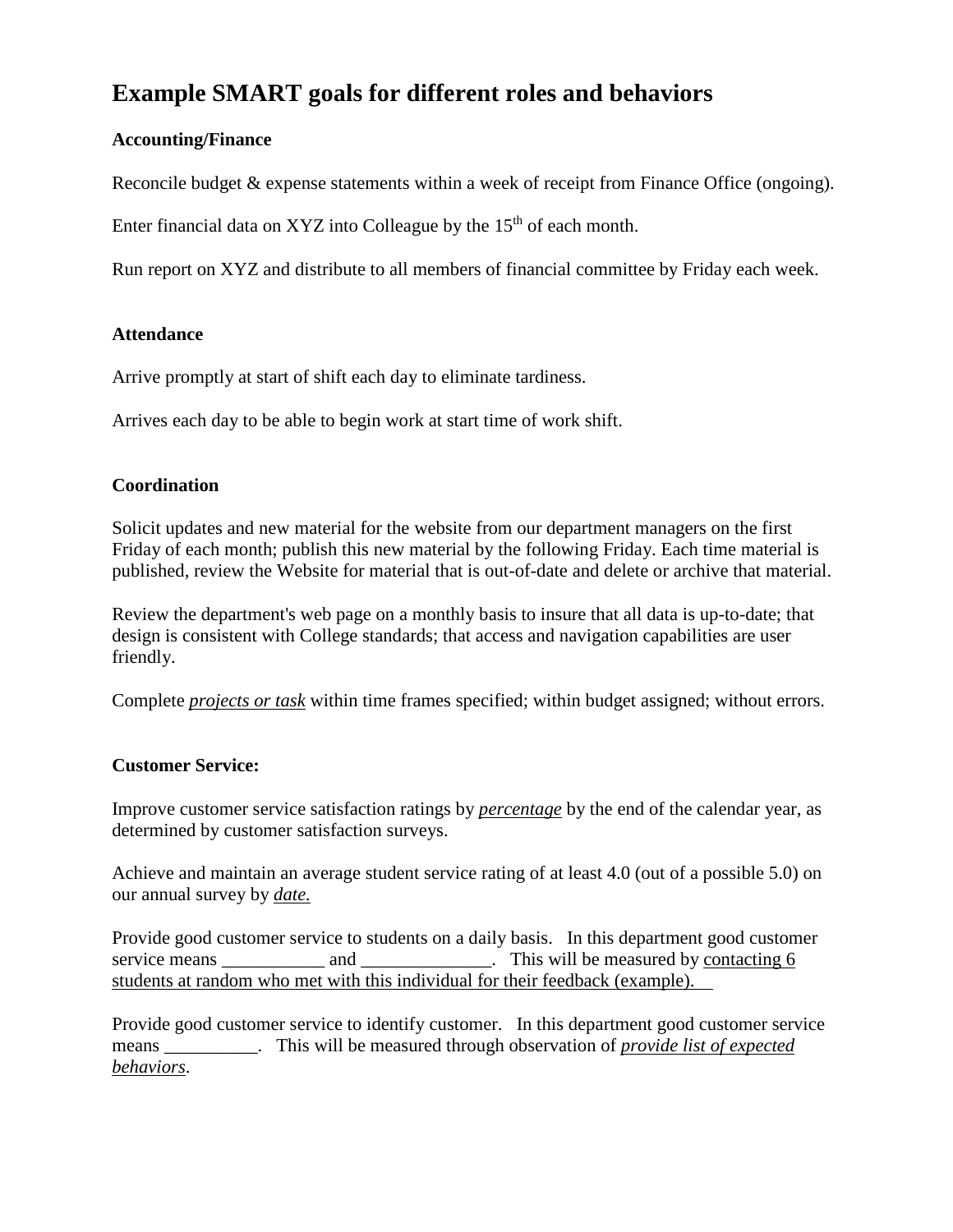# **Fundraising**

Increase the number of scholarships available to adult students by introducing *number* new scholarships for students to apply in *date* .

#### **Student Activities**

Meet or exceed the *percentage* participation rate from *date* in each of the campus intramural activities throughout the year

Provides accurate information to students regarding \_\_\_topic, \_\_ or is able to obtain accurate information on an as needed basis.

# **Training**

By *date* \_, learn new word processing skills such as merging letters, techniques for formatting long documents and developing databases. To learn these new skills, I will take an advanced Word class and will immediately practice by working on the department instruction manual.

Take the Project Management Essentials workshop on *date* , report what was learned to our team by *date* , and apply the relevant concepts while implementing our *name of project* ."

#### **Office Administration**

Check supply inventory bi-weekly and re-order as needed to avoid shortages (starting month/date).

Produce and distribute personalized welcome letters, error free, to all new students in our department by *date* .

Make all departmental forms available to all users on the department's web site by *date* .

Maintains work flow in department by completing *describe specific activities* on a daily basis.

Assists Director by flagging hot issues such as (can provide examples or be specific with issues if desired) that need immediate attention on an as needed basis.

#### **Program Development**

Develop, introduce and market a program for adult learners interested in a degree in *name of degree*. The program should be in place by *date*, following all required internal and external approvals.

Create a project plan for a program or event. Explain how it, for example, demonstrates effective collaboration and managing work competencies to achieve desired outcomes.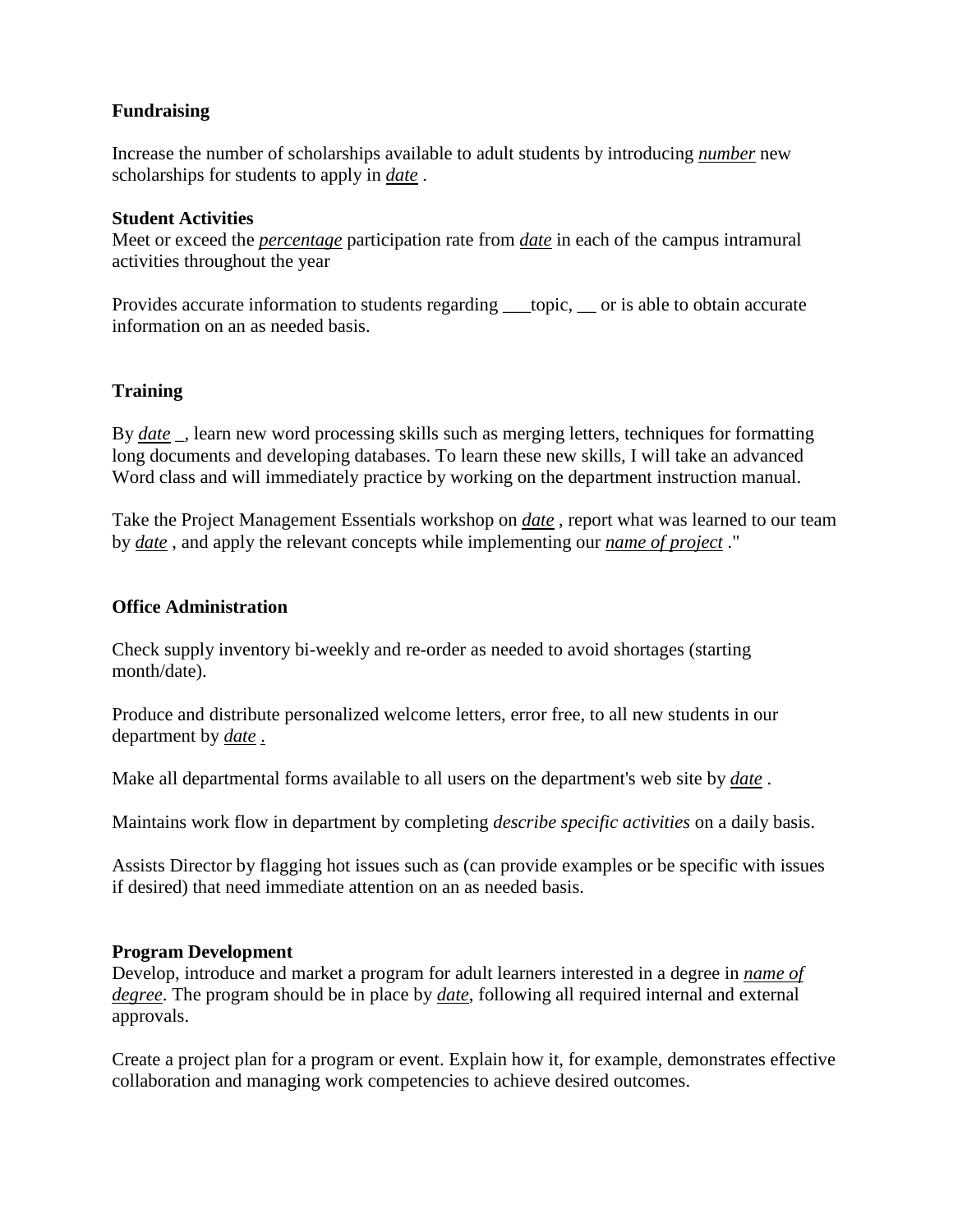#### **Policy/Procedure Development**

Review and revise by *date*, the department's current policy on student discipline to insure that it is in compliance with all current state and federal regulations and the College's objectives.

Develop and implement by *date*, a specific plan of action to insure that the College/department are in full compliance with the new federal law *name of law*, by the compliance deadline of *date*.

Take all steps necessary, by *date*, to have in place procedures and controls which will insure that all voice mail and e-mail requests for information from current and prospective students are responded to within 24 hours.

Evaluate the current procedure in place for assigning student parking permits and make appropriate recommendations for changes by *date* will insure faster turn-around time and eliminate lines for sign-up and pass issuance.

# **Skill Development/ Training**

Schedule training for all staff by *date* and insure each is proficient in the use of the new *name of system*.

Develop, *(or improve)* skills and expertise in *XYZ (e.g. software, skill, activity, knowledge around a policy, law, procedure, etc.)* by attending a workshop/course/seminar/conference before the end of the first semester. Train all fellow staff members in department by the end of the second semester.

Read monthly article distributed at staff meeting and identify three key concepts to be shared and discussed at following month's staff meeting.

Participate in "Course *XYZ"* and be able to apply knowledge or skill to work within 3 months.

Identify all contacts in other departments who perform *XYZ* and create list with names and extensions for quick access.

Cross-train on *XYZ p*rocess and be able to independently function in this role to provide coverage by *date*.